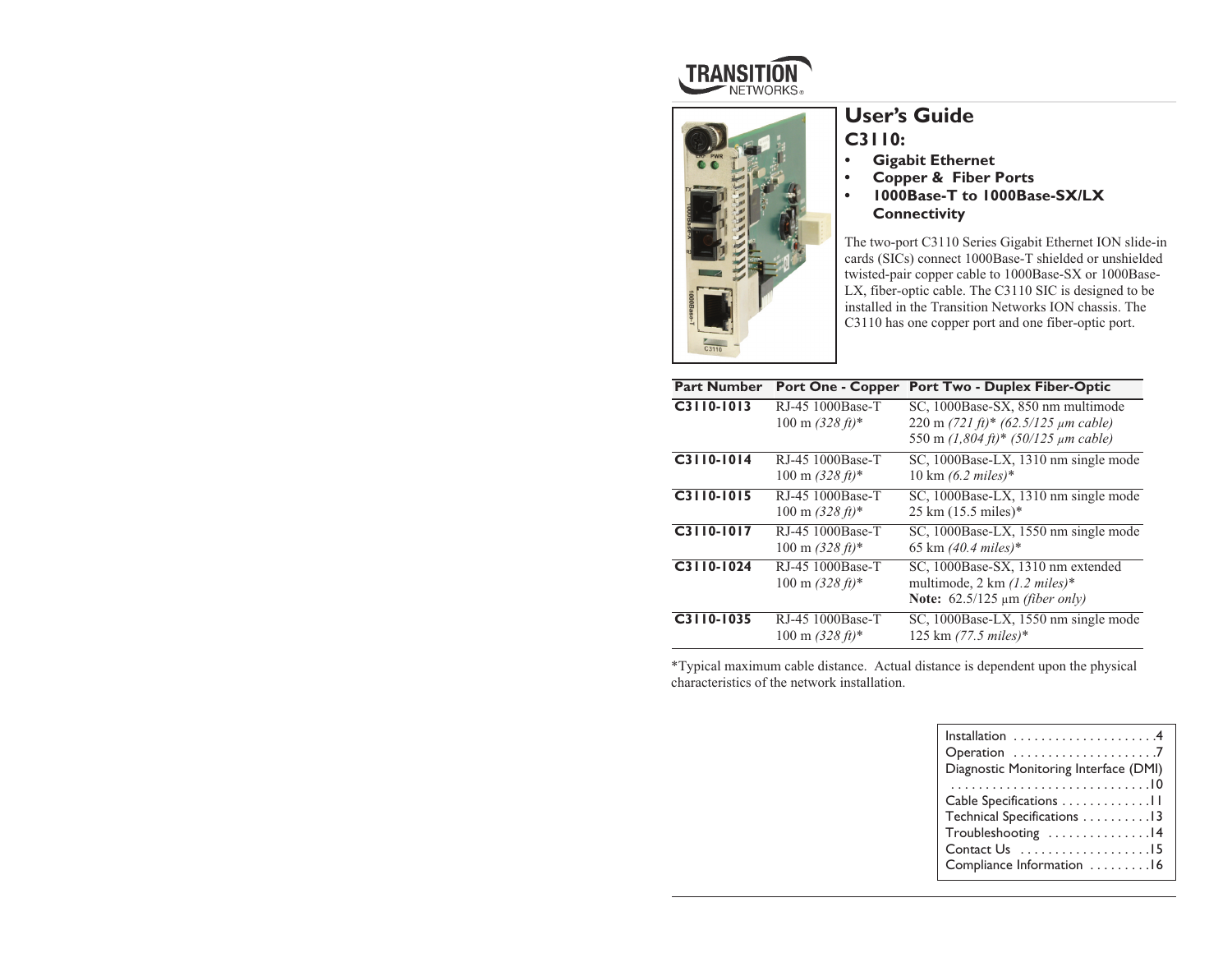| <b>Part Number</b> | <b>Port One - Copper</b>                                | <b>Port Two - Single Fiber-Optic</b>                                                                                                               |  |
|--------------------|---------------------------------------------------------|----------------------------------------------------------------------------------------------------------------------------------------------------|--|
| C3110-1040         | RJ-45 1000Base-T<br>$100 \text{ m } (328 \text{ ft})$ * | <b>SFP</b> slots                                                                                                                                   |  |
| $C3110-1029-Al$    | RJ-45 1000Base-T<br>$100 \text{ m } (328 \text{ ft})^*$ | SC, 1000Base-LX, 1310 TX/1550 RX<br>single mode, 20 km $(12.4 \text{ miles})^*$                                                                    |  |
| $C3110-1029-A2$    | RJ-45 1000Base-T<br>$100 \text{ m } (328 \text{ ft})$ * | SC, 1000Base-LX, 1550 TX/1310 RX<br>single mode, 20 km $(12.4 \text{ miles})^*$                                                                    |  |
|                    | converter.                                              | The $C_3$ 110-1029 and the $C_3$ 110-1029 are to be installed in the same<br>network, where one is the local converter and the other is the remote |  |
| C3110-1029-BI      | RJ-45 1000Base-T<br>$100 \text{ m } (328 \text{ ft})^*$ | SC, 1000Base-LX, 1310 TX/1550 RX<br>single mode, 40 km $(24.8 \text{ miles})^*$                                                                    |  |
| C3110-1029-B2      | RJ-45 1000Base-T<br>$100 \text{ m } (328 \text{ ft})^*$ | SC, 1000Base-LX, 1550 TX/1310 RX<br>single mode, 40 km $(24.8 \text{ miles})^*$                                                                    |  |
|                    | the remote converter.                                   | The C3110-1029-B1 and the C3110-1029-B2 are to be installed in<br>the same network, where one is the local converter and the other is              |  |

## **DMI Models (-1xx)**

The Diagnostic Monitoring Interface (DMI) models *(listed below)* allow diagnosing problems within the network. These devices have four functions:

- •Transmit power
- •Receive power
- •Transmit bias current
- •Temperature

Within each function, the device will send a trap; i.e., error whenever a high or low warning event, or high or low alarm event occurs *(for a total of 16 traps).*

In addition, if both the local and remote devices are DMI models, the device will distinguish whether the trap event is from a local or a remote device.

| <b>Part Number</b>     |                                |  |
|------------------------|--------------------------------|--|
| $C3110-1040$           | Port One - Copper 1000-Base-TX |  |
| RJ-45 100 m $(328 ft)$ |                                |  |

#### **DMI Supported SFPs**

Sold separately, the following DMI supported SFP transceiver modules for port two are compatible with the C3110-1040 devices and are available from Transition Networks.

| C3110-1040        | Port Two - Fiber-Optic 1000Base-SX/LX                                           |
|-------------------|---------------------------------------------------------------------------------|
| <b>TN-SFP-SX</b>  | LC, 1000Base-SX, 850 nm multimode, 220-550 mm (720-1804 ft)*<br>Without DMI     |
| <b>TN-SFP-SXD</b> | LC, 1000Base-SX, 850 nm multimode, 220-550 mm (720-1804 ft)*                    |
| TN-SFP-LX1        | LC, 1000Base-LX, 1310 nm single mode, 10 km $(6.2 \text{ miles})$ *             |
| TN-SFP-LX3        | LC, 1000Base-LX, 1310 nm single mode, 30 km $(18.8 \text{ miles})$ *            |
| TN-SFP-LX5        | LC, 1000Base-LX, 1550 nm single mode, 50 km $(31.2 \text{ miles})$ <sup>*</sup> |
| TN-SFP-LX8        | LC, 1000Base-LX, 1550 nm single mode, 80 km $(50.0$ miles)*                     |
| TN-SFP-LX12       | LC, 1000Base-LX, 1550 nm single mode, 120 km $(74.6miles)*$                     |

\*Typical maximum cable distance. Actual distance is dependent upon the physical characteristics of the network.

**Note:** Third-party Multi-Source Agreement (MSA) compliant Small Form Factor Pluggables (SFPs) can also be used in the C3110-1040.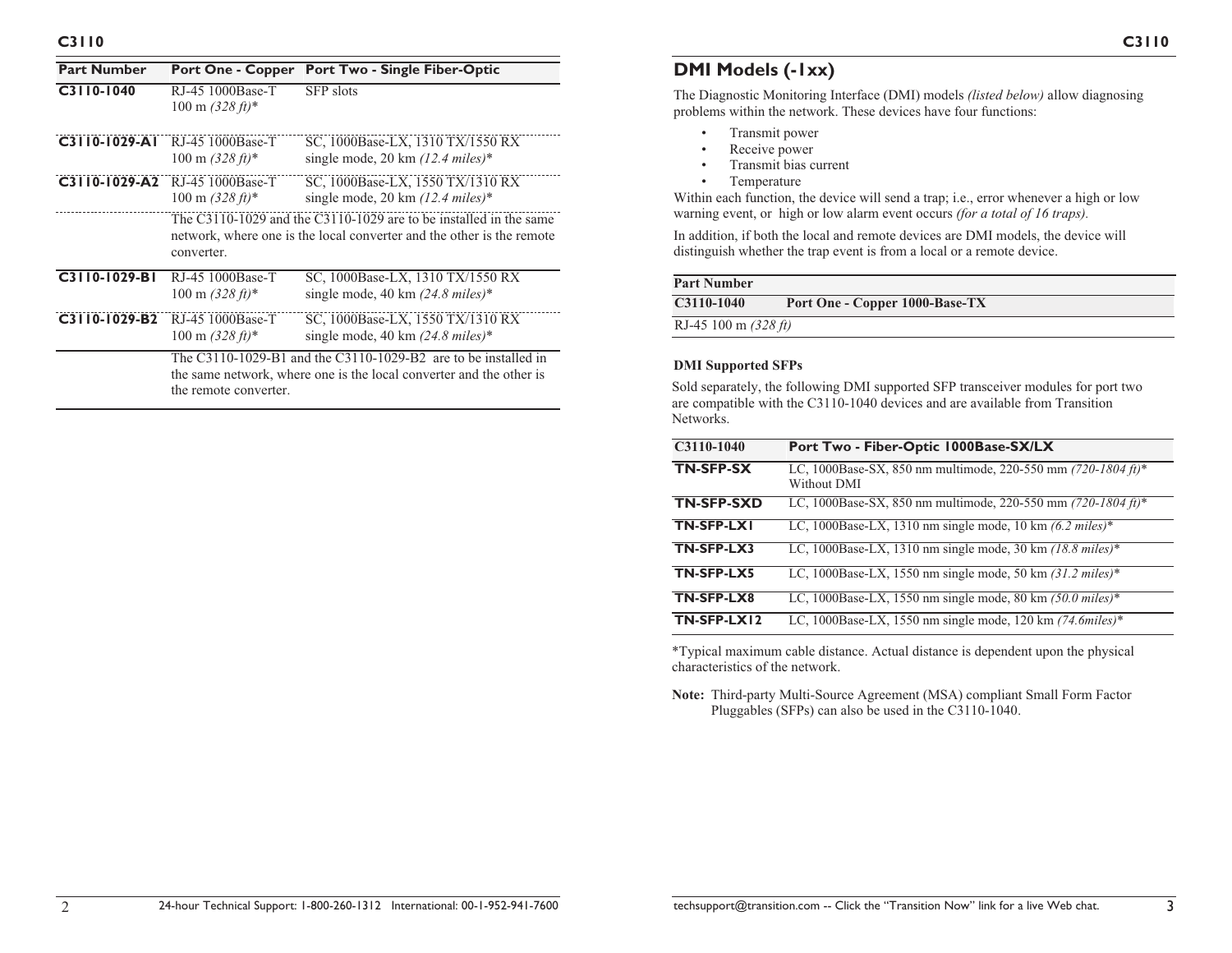# **Installation**

CAUTION: Wear a grounding device and observe electrostatic discharge precautions when setting the jumper, the 6-position switch, and installing the C3110 SIC into the *ION* chassis. Failure to observe this caution could result in damage to the SIC.

## **Set the two-position jumper**

- •The jumper is located on the SIC circuit board, connector J4.
- •Use a small needle-nosed pliers or similar device to set the jumper.
- •Refer to the illustration on the right for hardware/software jumper positioning.
- Hardware The ION mode of operation is determined by the six-position switch settings. Default is the Hardware position.



Software The ION mode of operation is determined by the most recently saved on-board microprocessor settings.

Software Mode  $\circ$   $\circ$   $\circ$   $\circ$   $\circ$ 2 3

# **Set the six-position switch**

- •The six-position switch is located on the side of the SIC.
- •Use a small flat-blade screwdriver to set the DIP switches.
- •All switches are shown in the default position, UP.
- **Note:** Switch positions 2 and 3 function together to configure the SIC for Pause conditions.
	- SW1 Remote Fault Detection (RFD) up Disabled down Enable

SW2 & SW3 work in combination

- 2. Pause *(symmetric)*  3. Pause *(asymmetric)*  4. Link PassThrough 5. Auto-Negotiation 1. Remote Fiber Fault Detect 6. Loop Back
- Pause 10 sw position 2 up and 3 down: Symmetric 01 sw position 2 down and 3 up: Asymmetric 11 sw positions 2 and 3 up: Pause is OFF *(default position)* 00 sw positions 2 and 3 down: Symmetric and Asymmetric
- SW4 Link Pass-Through

| up   | Enable Link Pass-Through  |
|------|---------------------------|
| down | Disable Link Pass-Through |

# **Set the 6-position switch — continued**

## SW5 Fiber Auto-Negotiation

| up   | Disable Auto-Negotiation for the fiber link ( <i>default setting</i> ) |
|------|------------------------------------------------------------------------|
| down | Enable Auto-Negotiation for the fiber link                             |

## SW6 Loop Back

| up   | Disable RX/TX signal loop back (default setting) |
|------|--------------------------------------------------|
| down | Enable RX/TX signal loop back                    |

#### Install Mode

During installation set DIP switch 4 DOWN; leave all other switches in the UP position *(default)*. This disables Transparent Link Pass-Through and Auto-Negotiation, allowing individual copper and fiber links to be established *(both copper port LEDs will turn ON with each device-to-device connection)* independent of having a complete end-to-end connection.

## Operation Mode

After installation is complete *(all copper and fiber ports connected and linked),* set all switches to the UP position *(default)*.

## Remote Fault Detection

Remote fiber fault detect (RFD) monitors the status of the fiber link. Enable RFD in the remote converter only.

CAUTION: If RFD is enabled in the device at each end of the link, a link passthrough event will put the converters into an unrecoverable state *(unable to establish a link)*.

## Fiber Auto-Negotiation

Fiber Auto-Negotiation allows the fiber interface to detect and then advertise the supported features of the remote device—active only when a fiber cable is connected to a device with a negotiating port. The process is as follows:

- 1. The fiber interface detects the supported features of the remote partner.
- 2. These abilities are passed to the twisted-pair interface and advertised.
- 3. Once the twisted-pair interface has a link at the highest common capability, it passes the result to the fiber interface.
- 4. The fiber interfaces then start advertising these capabilities. At this point, the link between the fiber and the negotiating port is complete.

If the C3110 is connected via fiber to another C3110, both SICs must have the Fiber Auto-Negotiation setting disabled *(switch 5 UP)*.

**Note:** Link Pass-Through *(switch position 4 enabled)* cannot be turned OFF *(disabled)* when Fiber Auto-Negotiation is ON *(enabled)*.

**C3110**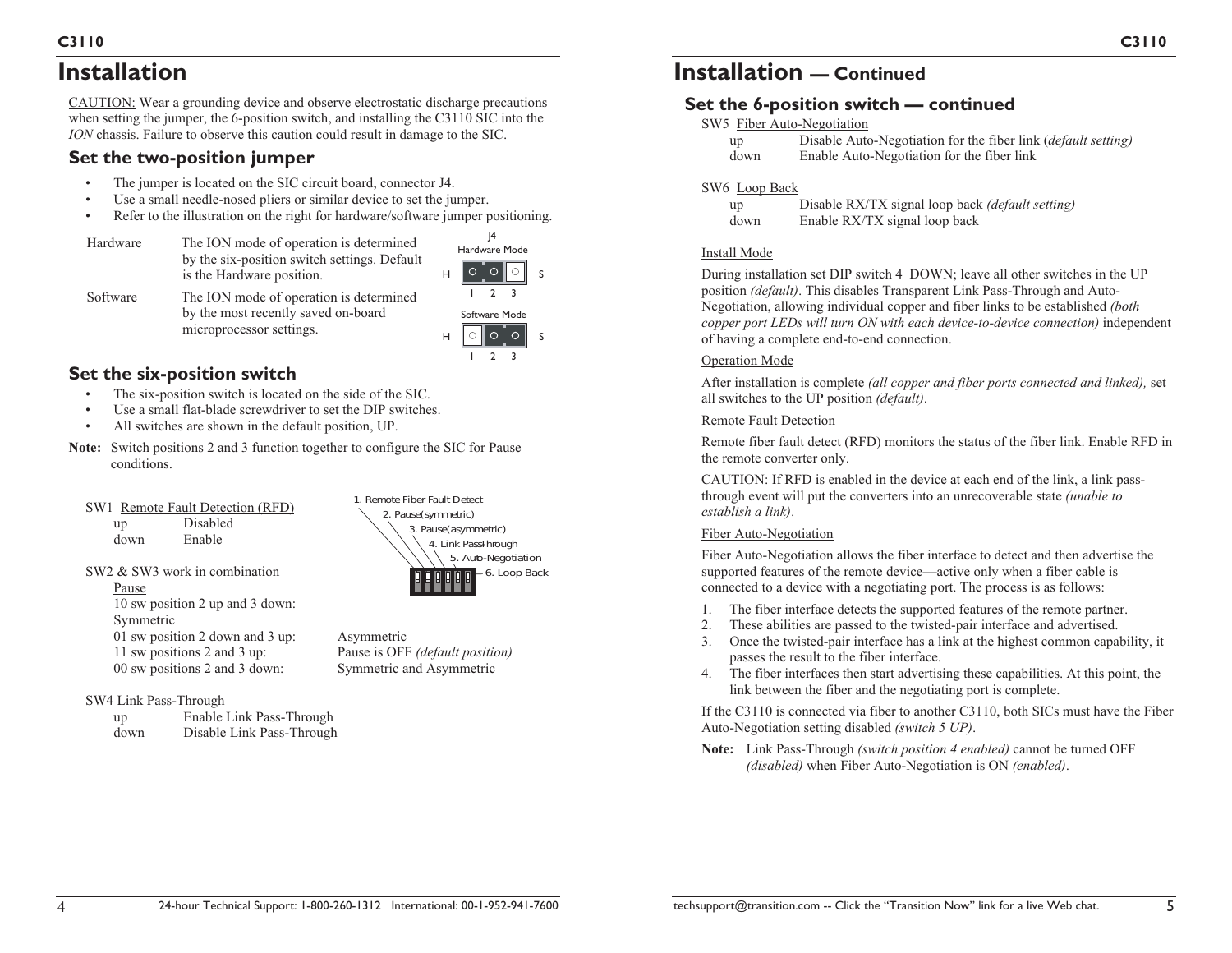# **Installation — Continued**

# **Install the slide-in-module**

IMPORTANT: Slots in the ION chassis without a slide-in-module installed MUST have a protective plate covering the empty slot for Class A compliance.

To install the C3110 SIC:

- 1. Locate an empty slot on the ION chassis.
- 2. Carefully slide the slide-in-module into the slot, aligning it with the slot guides.
- 3. Ensure that the slide-in-module is firmly seated inside the chassis.
- 4. Push in and rotate the panel fastener screw shown below clockwise to secure the module to the chassis front.

# Fastener Chassis Card ION Chassis Slot

# **Install the fiber cable**

- 1. Locate a 1000Base-SX/LX compliant fiber cable with male, two-stranded TX to RX connectors installed at both ends.
- 2. Connect the fiber cable to the C3110 SIC as described:
	- •Connect the male TX cable connector to the female TX port.
	- •Connect the male RX cable connector to the female RX port.
- 3. Connect the fiber cables to the other device *(another SIC, hub, etc.)* as described:
	- •Connect the male TX cable connector to the female RX port.
	- •Connect the male RX cable connector to the female TX port.



# **Installation — Continued**

# **Install the copper cable**

- 1. Locate a 1000Base-T compliant copper cables with male, RJ-45 connectors installed at both ends.
- 2. Connect the RJ-45 connector at one end of the cable to the RJ-45 port on the C3110 SIC.
- 3. Connect the RJ-45 connector at the other end of the cable to the RJ-45 port on the other device *(switch, workstation, etc.).*



# **Operation**

# **Status LEDs**

| Use the status LEDs to monitor the C3110 SIC operation in<br>the network. | LKF PWR                  |                                                                   |                       |
|---------------------------------------------------------------------------|--------------------------|-------------------------------------------------------------------|-----------------------|
| PWR (Power)                                                               | $ON =$                   | Connected to external<br>AC power                                 | ТX                    |
| <b>LKF</b><br>(Fiber link)                                                |                          | $ON =$ Fiber Connection,<br>blinking activity                     | AAAAAAA<br>1000Base-X |
| LED <sub>1</sub>                                                          | ON Green<br><b>Blink</b> | $=$ Link<br>$=$ Activity                                          | <b>RX</b>             |
| LED <sub>2</sub>                                                          | ON Green<br><b>OFF</b>   | $=$ Full duplex<br>$=$ Half dupled,<br>blinking when<br>collision | 1000Base-T<br>C3110   |

LED 1

LED 2

 $\bigcirc$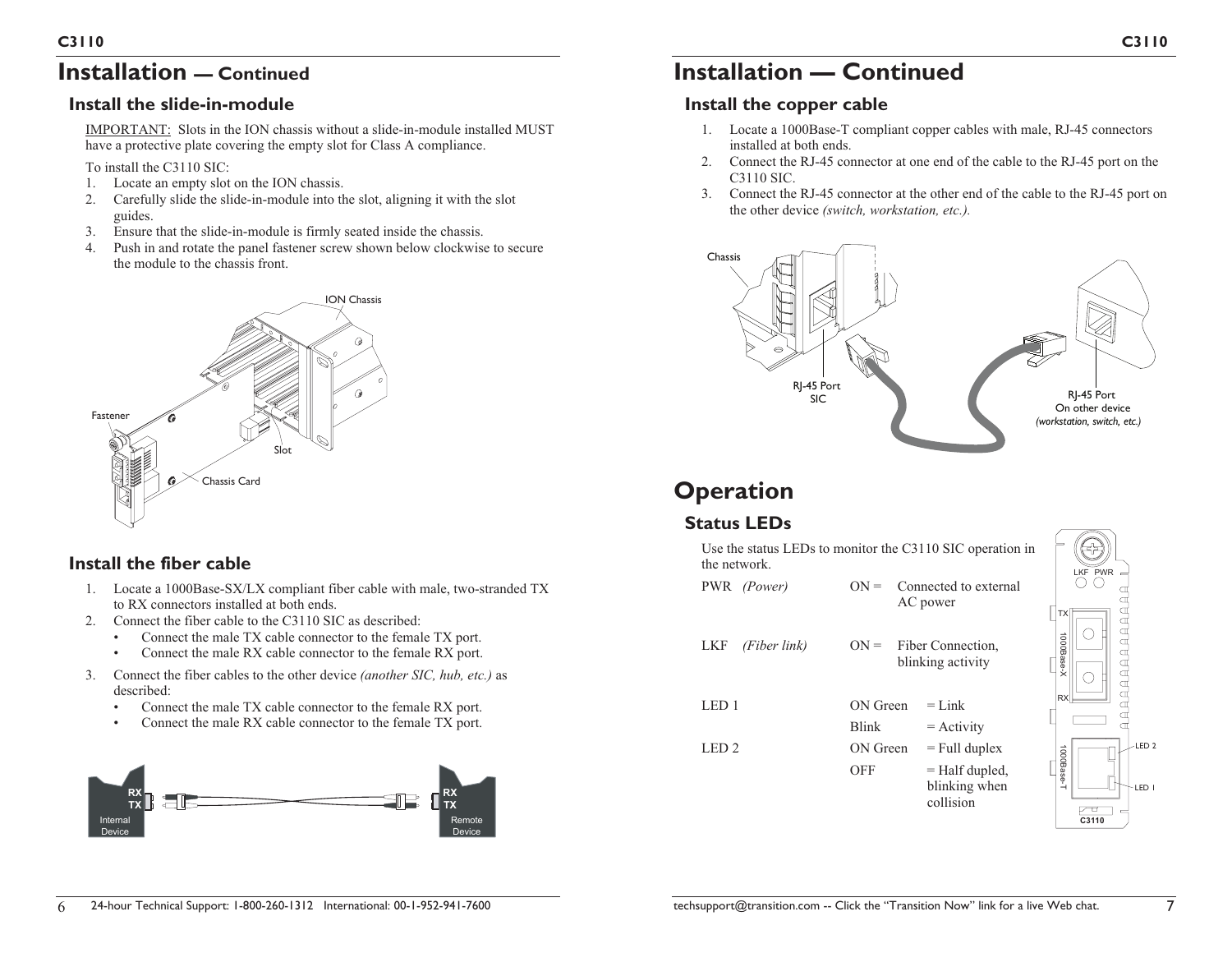# **Operation — Continued**

# **Remote-Fault Detect (RFD)**

Remote-Fault Detect monitors the status of the fiber link. When enabled, remote fault detection turns off the converter's fiber transmission when the fiber receiver goes down. RFD should only be enabled in the remote converter; if enabled in both, a link pass-through event will cause an unrecoverable condition between the converters.

## **Pause**

The pause feature can improve network performance by allowing one end of the link to signal the other to discontinue frame transmission for a set period of time to relieve buffer congestion.

The pause feature can be set to one of four settings:

- •Disable *(i.e., no pause)*
- •Symmetrical pause
- •Asymmetric TX (*transmit)* pause
- •Asymmetric RX *(receive)* pause

Enable the pause feature if it is present on ALL network devices attached to the SIC(s); otherwise, disable this feature.

## **Link Pass-Through**

The Link Pass-Through feature allows the SIC to monitor both the fiber and copper RX *(receive)* ports for loss of signal. Refer to the illustration below. For example, in the event of a loss of an RX signal (1), the SIC will automatically disable the fiber TX *(transmit)* signal (2), thus, "passing through" the link loss (3). The far-end device is automatically notified of the link loss (4), which prevents the loss of valuable data unknowingly transmitted over an invalid link.



# **AutoCross** *(always on)*

The AutoCross feature allows either straight-through (MDI) or crossover (MDI-X) cables to be used when connecting to 10Base-T, 100Base-TX, or 1000Base-T devices, such as hubs, transceivers, or network interface cards (NICs). AutoCross determines the characteristics of the cable connection and automatically configures the unit to link up to its companion device regardless of the cable configuration.

# **Operation — Continued**

## **Auto-Negotiation**

Auto-Negotiation enables automatic configuration to achieve the best possible mode of operation over a link between devices. A device with this feature enabled will broadcast its speed *(10Mbs, 100Mbs, etc.)* and duplex *(half/full)* capabilities to another device with this feature, then negotiate the best mode of operation between them—no user intervention required.

# **Fiber Auto-Negotiation**

Fiber Auto-Negotiation allows the fiber interface to detect and then advertise the support capabilities of the remote device. This only occurs when a fiber cable is connected to a device with a negotiating port.

## **Loop Back**

This diagnostic feature enables the SIC to loop back the signal from the RX port to the TX port for testing and troubleshooting purposes. Test signals from a bit-error test unit can then be inserted into either the copper or fiber link to test a particular segment.

This type of diagnostic test can only be performed from the local to the remote device with loop back enabled on the remote device.

## **SNMP**

Use SNMP at an attached terminal or at a remote location to monitor the SIC by monitoring:

- •Copper and fiber link/receive status
- •Hardware switch settings
- •Receive error count

Also, use SNMP to enter network commands that:

- •Enable/disable Remote Fault Fiber Detection
- •Enable/disable Link Pass-Through
- •Enable/disable Auto-Negotiation
- Symmetric pause
- •Asymmetric TX *(transmit)* pause
- •Asymmetric RX *(receive)* pause
- •Disable pause

See the on-line documentation that comes with Transition Networks FocalPoint™ software for applicable commands and usage.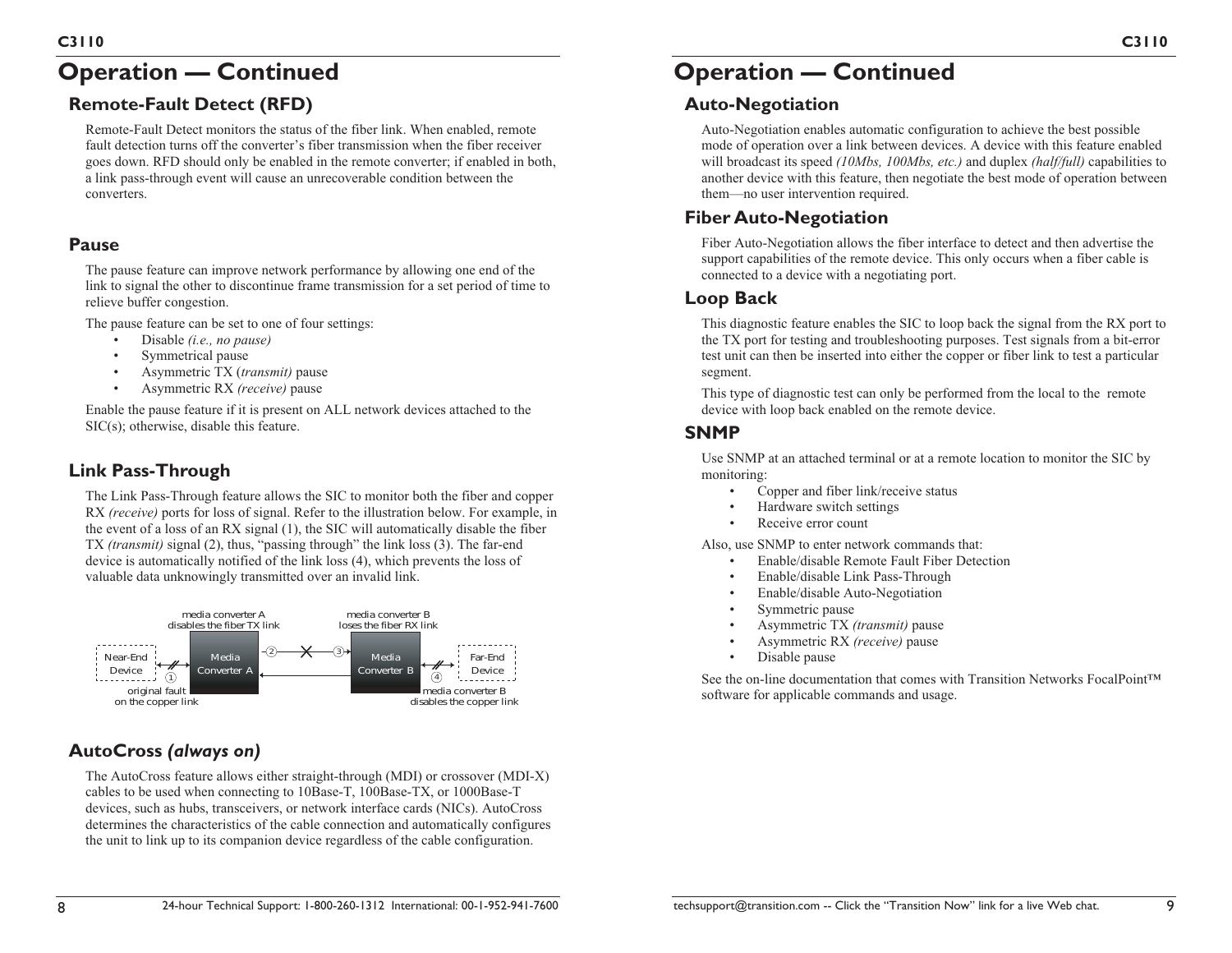# **Diagnostic Monitoring Interface (DMI)**

The following DMI port screen and explanation table contains brief definitions of the DMI support offered on Transition Networks SFP optical interfaces. For further information, please see the help option on the SNMP agent or Focal Point GUI.

| DMI RX Power                                                                 | <b>DMI RX Power Alarm</b>                                                                                                                                                                                                                                                                                                                             |  |  |
|------------------------------------------------------------------------------|-------------------------------------------------------------------------------------------------------------------------------------------------------------------------------------------------------------------------------------------------------------------------------------------------------------------------------------------------------|--|--|
| $WW - 6.778$<br>210<br>dBm                                                   | Normal ELow Warn El High Warn ELow Alarm El High Alarm                                                                                                                                                                                                                                                                                                |  |  |
| <b>DMI Temp</b>                                                              | <b>DMI Temp Alarm</b>                                                                                                                                                                                                                                                                                                                                 |  |  |
| <b>C</b> 86.2<br>۴F<br>30.1                                                  | Normal ELow Warn El High Warn ELow Alarm El High Alarm                                                                                                                                                                                                                                                                                                |  |  |
| <b>DMI Bias Current</b>                                                      | <b>DMI Bias Alarm</b>                                                                                                                                                                                                                                                                                                                                 |  |  |
| 20<br>uA                                                                     | Normal Low Warn Figh Warn Low Alarm Figh Alarm                                                                                                                                                                                                                                                                                                        |  |  |
| <b>DMI TX Power</b>                                                          | <b>DMI TX Power Alarm</b>                                                                                                                                                                                                                                                                                                                             |  |  |
| uW 0.000<br>dBm<br>n                                                         | Normal Low Warn High Warn Low Alarm High Alarm                                                                                                                                                                                                                                                                                                        |  |  |
| Rx Power Intrusion Threshold   Intrusion Detected<br>uw 0.000<br>1000<br>dBm |                                                                                                                                                                                                                                                                                                                                                       |  |  |
| Variable Name                                                                | <b>Description</b>                                                                                                                                                                                                                                                                                                                                    |  |  |
| <b>DMI</b> Rx Power                                                          | Measured Receive optical power in microwatts and in decibels<br>relative to 1mW.                                                                                                                                                                                                                                                                      |  |  |
| <b>DMI Rx Power Alarm</b>                                                    | Alarm status of measured Receive optical power.                                                                                                                                                                                                                                                                                                       |  |  |
| <b>DMI</b> Temp                                                              | Internally measured temperature of transceiver in degrees C and<br>degrees F.                                                                                                                                                                                                                                                                         |  |  |
| <b>DMI</b> Temp Alarm                                                        | Alarm status for internally measured temperature of transceiver.                                                                                                                                                                                                                                                                                      |  |  |
| <b>DMI</b> Bias Current                                                      | Measured transmit bias current in microamperes.                                                                                                                                                                                                                                                                                                       |  |  |
| <b>DMI</b> Bias Alarm                                                        | Alarm status for measured transmit bias current for the<br>interface.                                                                                                                                                                                                                                                                                 |  |  |
| <b>DMI</b> Tx Power                                                          | Measured transmit power, in microwatts and in decibels relative<br>to $1mW$                                                                                                                                                                                                                                                                           |  |  |
| <b>DMI</b> Tx Power Alarm                                                    | Alarm status of measured transmit power.                                                                                                                                                                                                                                                                                                              |  |  |
| Rx Power Intrusion<br>Threshold                                              | Instructs the converter to stop passing traffic when the receive<br>power drops below the new threshold. This feature is<br>sometimes referred to as 'Intrusion Detection, since tapping into<br>a fiber to intercept traffic leads to a reduction in receive power.<br>This value can be entered in microwatts or in decibels relative<br>to $1mW$ . |  |  |
|                                                                              | <b>Note:</b> DMI is not available on all devices.                                                                                                                                                                                                                                                                                                     |  |  |

# **Cable Specifications**

The physical characteristics must meet or exceed IEEE 802.3™ specifications.

## **Fiber cable**

| <b>Bit Error Rate:</b><br>Single mode fiber (recommended):<br>Multimode fiber (recommended):<br>Multimode fiber (optional): | $<10-9$<br>9 µm<br>62.5/125 µm<br>100/140, 85/140, 50/125 μm                       |                                                                                                                |
|-----------------------------------------------------------------------------------------------------------------------------|------------------------------------------------------------------------------------|----------------------------------------------------------------------------------------------------------------|
| $C3110-1013-110$<br>Fiber Optic Transmitter Power:<br>Fiber Optic Receiver Sensitivity:<br>Link Budget:                     | 850 nm multimode<br>min: -9.5 dBm<br>min: -17.0 dBm<br>8.5 dB                      | $max: -4.0$ dBm<br>$max: 0.0$ dBm                                                                              |
| $C3110-1014-110$<br>Fiber-optic Transmitter Power:<br>Fiber-optic Receiver Sensitivity:<br>Link Budget:                     | 1310 nm single mode<br>$min: -9.5$ dBm<br>$min: -20.0$ dB $m$<br>$10.5$ dB         | $max: -3.0$ dBm<br>$max: -3.0$ dBm                                                                             |
| $C3110-1015-110$<br>Fiber-optic Transmitter Power:<br>Fiber-optic Receiver Sensitivity:<br>Link Budget:                     | 1310 nm single mode<br>$min: -5.0$ dBm<br>$min: -20.0$ dB $m$<br>$15.0 \text{ dB}$ | $max: -0.0$ dBm<br>$max: -3.0$ dBm                                                                             |
| C3110-1017-110<br>Fiber-optic Transmitter Power:<br>Fiber-optic Receiver Sensitivity:<br>Link Budget:                       | 1550 nm single mode<br>$min: -3.0$ dBm<br>min: -24.0 dBm<br>21.0 dB                | $max: 2.0$ dBm<br>max: -3.0 dBm                                                                                |
| $C3110-1024-110$<br>Fiber-optic Transmitter Power:<br>Fiber-optic Receiver Sensitivity:<br>Link Budget:                     | 1300 nm extended multimode<br>$min: -10.0$ dBm<br>$min: -17.0$ dBm<br>7.0 dB       | max: -3.0 dBm<br>$max: -3.0$ dBm                                                                               |
| C3110-1035-110<br>Fiber-optic Transmitter Power:<br>Fiber-optic Receiver Sensitivity:<br>Link Budget:                       | 1550 nm single mode<br>$min: 0.0$ dB $m$<br>min: -27.0 dBm<br>27.0 dB              | $max: 5.0$ dBm<br>$max: -3.0$ dBm                                                                              |
| C3110-1029-A1<br>$C3110-1029-A2$<br>Fiber-optic Transmitter Power:<br>Fiber-optic Receiver Sensitivity:<br>Link Budget:     | $min: -8.0$ dBm<br>$min: -21.0$ dB $m$<br>$13.0 \text{ dB}$                        | 1310 nm $TX/1550$ nm RX single mode<br>1550 nm TX / 1310 nm RX single mode<br>$max: -3.0$ dBm<br>max: -3.0 dBm |
|                                                                                                                             |                                                                                    |                                                                                                                |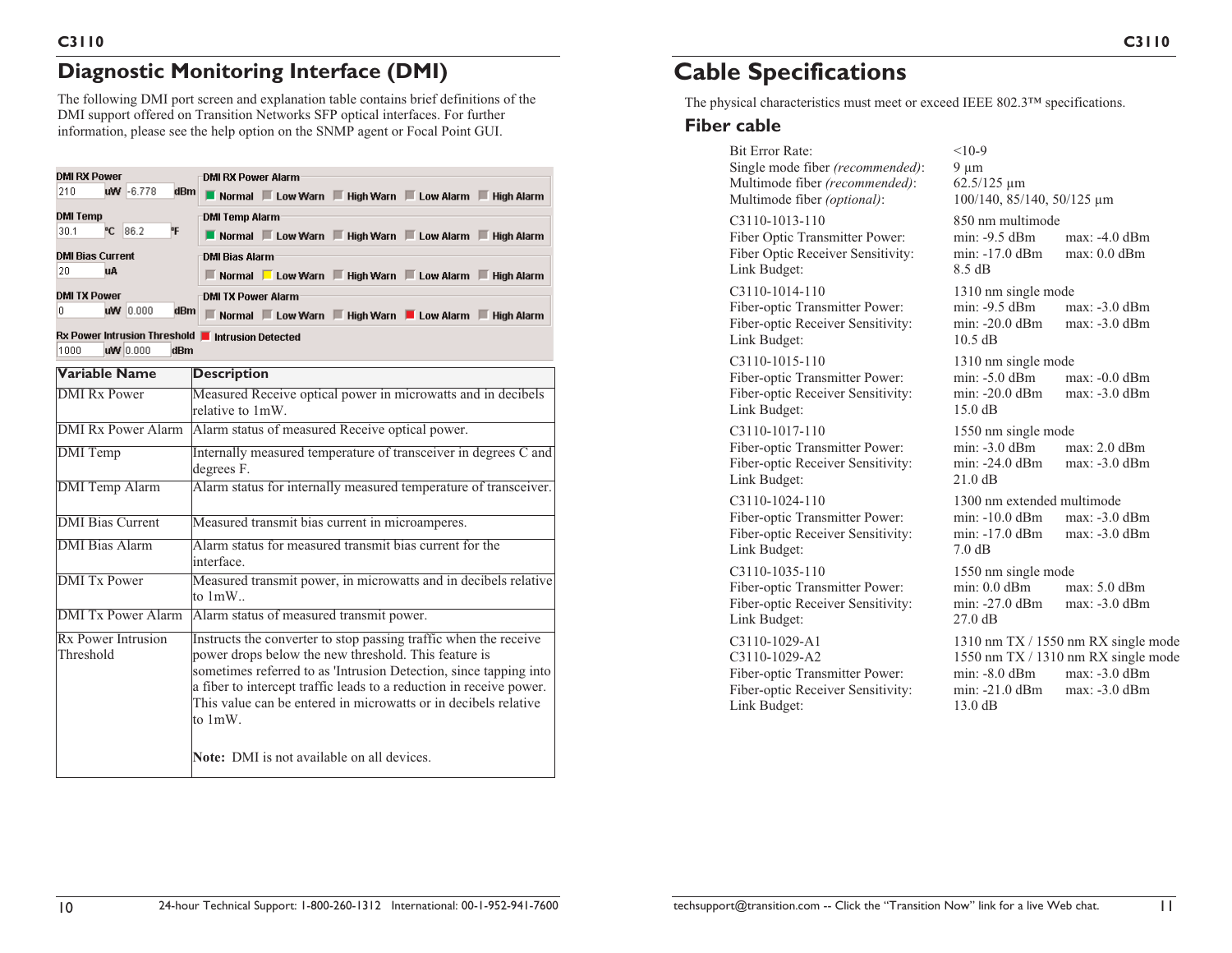# **Cable Specifications — Continued**

#### **Fiber cable - Continued**

| C3110-1029-B1                     | 1310 nm TX / 1550 nm RX single mode |                 |  |
|-----------------------------------|-------------------------------------|-----------------|--|
| $C3110-1029-B2$                   | 1550 nm $TX/1310$ nm RX single mode |                 |  |
| Fiber-optic Transmitter Power:    | $min: -3.0$ dB $m$                  | $max: +2.0$ dBm |  |
| Fiber-optic Receiver Sensitivity: | $min: -23.0$ dBm                    | max: -3.0 dBm   |  |
| Link Budget:                      | $20.0 \text{ dB}$                   |                 |  |
|                                   |                                     |                 |  |

#### **Copper cable** *(Category 5 -- minimum requirement)*

- Gauge = 24 to 22 AWG; Attenuation = 22.0 dB /100m  $\omega$  100 MHz
- Straight-through OR crossover cable may be used.
- Shielded twisted-pair (STP) OR unshielded twisted-pair (UTP) may be used
- All pin pairs *(1&2, 3&6, 4&5, 7&8)* are active in a gigabit network.
- Use only dedicated wire pairs for the active pins; e.g., blue/white & white/blue, orange/white & white/orange, etc.
- Do not use flat or silver satin wire.

# **Technical Specifications**

For Transition Networks' Model C3110 or equivalent.

| Data Rate / Delay:        | $1000$ Mbps/300 nsec                                                            |  |
|---------------------------|---------------------------------------------------------------------------------|--|
| Dimensions:               | $3.4"$ x 0.86" x 6.5" (86mm x 22mm x 165mm)                                     |  |
| Shipping Weight:          | 1lb $(453.6 g)$ approximately                                                   |  |
| Power Consumption:        | 3.6W 300mA @ 12VDC                                                              |  |
| Packet Size:              | 10 Kbytes (maximum)                                                             |  |
| MTBF*                     | greater than 250,000 MIL-HDBK-217F hours<br>greater than 667,500 Bellcore hours |  |
| <b>Environment Tmar*:</b> | See chassis specifications                                                      |  |
| Storage Temp:             | -25 to 65 $\rm{^{\circ}C}$ (-13 to 149 $\rm{^{\circ}F}$ )                       |  |
| Humidity:                 | $10\%$ to 90%, non-condensing                                                   |  |
| Warranty:                 | Lifetime                                                                        |  |

\*Manufacturer's rated ambient temperature: Tmra range for the C3110 depends on the Transition Networks ION chassis in which this C3110 will be installed.

For the most up-to-date information on the C3110 SIC, view the user's guide on-line at: www.transition.com.

The fiber optic transmitters on this device meet Class I Laser safety requirements per IEC-825/CDRH standards and comply with 21 CFR1040.10 and 21CFR1040.11.

WARNING: Visible and invisible laser radiation when open. Do not stare into the beam or view the beam directly with optical instruments. Failure to observe this warning could result in an eye injury or blindness.

WARNING: Use of controls, adjustments or the performance of procedures other than those specified herein may result in hazardous radiation exposure.

IMPORTANT: Copper based media ports, e.g., Twisted Pair (TP) Ethernet, USB, RS232, RS422, RS485, DS1, DS3, Video Coax, etc., are intended to be connected to intra-building *(inside plant)* link segments that are not subject to lightening transients or power faults. Copperbased media ports, e.g., Twisted Pair (TP) Ethernet, USB, RS232, RS422, RS485, DS1, DS3, Video Coax, etc., are NOT to be connected to inter-building (*outside plant)* link segments that are subject to lightening transients or power faults.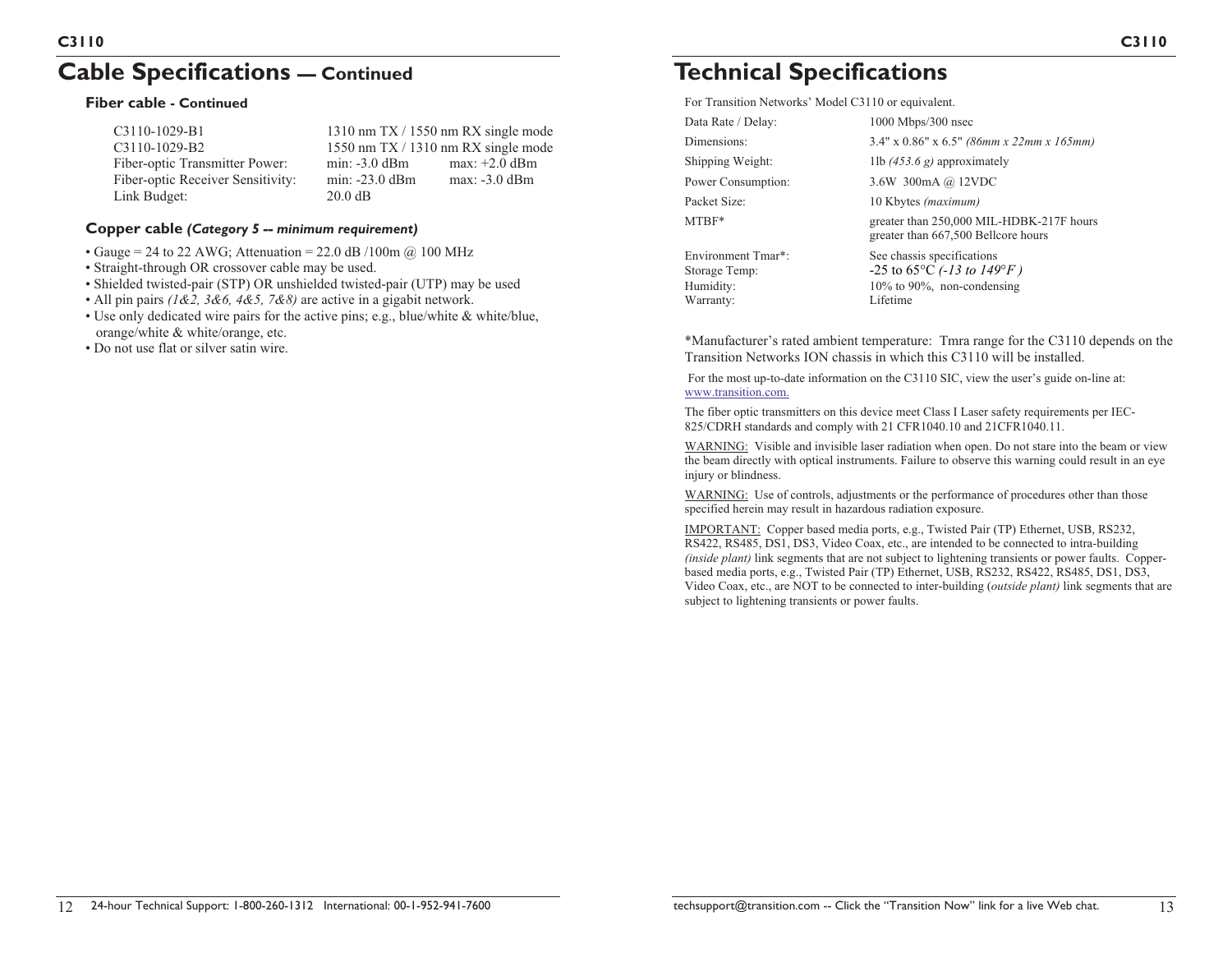# **Troubleshooting**

If the SIC fails, isolate and correct the fault by determining the answers to the following questions and then taking the indicated action:

1. Is the PWR *(power)* LED illuminated?

NO

- •Is the SIC inserted properly into the chassis?
- • Is the power cord installed properly in the chassis and at the external power source and does the external power source provide power?
- • Contact Tech Support: 1-800-260-1312, Int'l: 00-1-952-941-7600. YES
- Proceed to step 2.
- 2. Is the RXC *(copper link)* LED illuminated?

NO

•

- •Check the twisted-pair copper cables for proper connection.
- • Contact Tech Support: 1-800-260-1312, Int'l: 00-1-952-941-7600. YES
- •Proceed to step 3.
- 3. Is the LKF *(fiber link)* LED illuminated?

NO

- •Check the fiber cables for proper connection.
- • Verify that the TX and RX cables on the SIC are connected to the RX and TX ports, respectively, on the other device.
- • If the converter is connected to another C3110 via fiber, make sure that the Auto-Negotiation *(DIP switch 5)* is disabled (UP) in hardware mode, or disabled via software in software mode.
- • Contact Tech Support: 1-800-260-1312, Int'l: 00-1-952-941-7600. YES
- •Proceed to step 4.
- 4. Is the RXC *(copper receive)* LED flashing?

NO

- • If there is activity on the 1000Base-T port, disconnect and reconnect the twisted-pair copper cable to restart the initialization process.
- •Restart the workstation to restart the initialization process.
- • Contact Tech Support: 1-800-260-1312, Int'l: 00-1-952-941-7600. YES
- Contact Tech Support: 1-800-260-1312, Int'l: 00-1-952-941-7600.

# **Contact Us**

## **Technical support**

Technical support is available 24-hours a day US and Canada: 1-800-260-1312 International: 00-1-952-941-7600

## **Transition now 7:00 AM to 6:00 PM CST**

Chat live via the Web with Transition Networks Technical Support. Log onto www.transition.com and click Tech Support/Transition Now link.

#### **Web-based seminars**

Transition Networks provides seminars via live web-based training. Log onto www.transition.com and click the Learning Center link.

## **E-Mail**

Ask a question anytime by sending an e-mail to our technical support staff. techsupport@transition.com

#### **Address**

Transition Networks 10900 Red Circle Drive Minnetonka, MN 55343, U.S.A. telephone: 952-941-7600 toll free: 800-526-9267 fax: 952-941-2322

#### **TRANSITION**

#### **Declaration of Conformity**

| Name of Mfg:                                                                                                                                                                                                                                                | <b>Transition Networks</b><br>10900 City West Parkway, Minnetonka MN 55343 U.S.A.                                                                                                                      |                    |  |
|-------------------------------------------------------------------------------------------------------------------------------------------------------------------------------------------------------------------------------------------------------------|--------------------------------------------------------------------------------------------------------------------------------------------------------------------------------------------------------|--------------------|--|
| Model:                                                                                                                                                                                                                                                      | C3110 Series SICs                                                                                                                                                                                      |                    |  |
| Part Number(s):                                                                                                                                                                                                                                             | C3110-1013-, C3110-1014, C3110-1015, C3110-1017,<br>C3110-1018, C3110-1024, C3110-1035-110, C3110-1040,<br>C3110-1029-A1, C3110-1029-A2, C3110-1029-B1,<br>C3110-1029-B2, C3110-1029-C1, C3110-1029-C2 |                    |  |
| Purpose: To declare that the C3110 to which this declaration refers are in compliance<br>with the following directive(s) and standard(s):                                                                                                                   |                                                                                                                                                                                                        |                    |  |
| EMC Directive 2004/108/EC; EN 55022:2006+A1:2007 Class A;<br>EN55024:1998+A1:2001+A2:2003; EN6100-2-3; EN6100-3-3; CFR Title 47 Part 15<br>Subpart B Class A. Low Voltage Directive: 2006/95/EC; IEC 60950-1:2005; CFR Title<br>21 Section 1040.10 Class I. |                                                                                                                                                                                                        |                    |  |
| I, the undersigned, hereby declare that the model number(s) listed in this declaration of<br>conformity are in compliance with the directive(s) and standard(s) herein.                                                                                     |                                                                                                                                                                                                        |                    |  |
| a <sup>t me</sup> tri alam <i>Christanov</i><br>Stephen Anderson, Vice-President of Engineering                                                                                                                                                             |                                                                                                                                                                                                        | March 2010<br>Date |  |